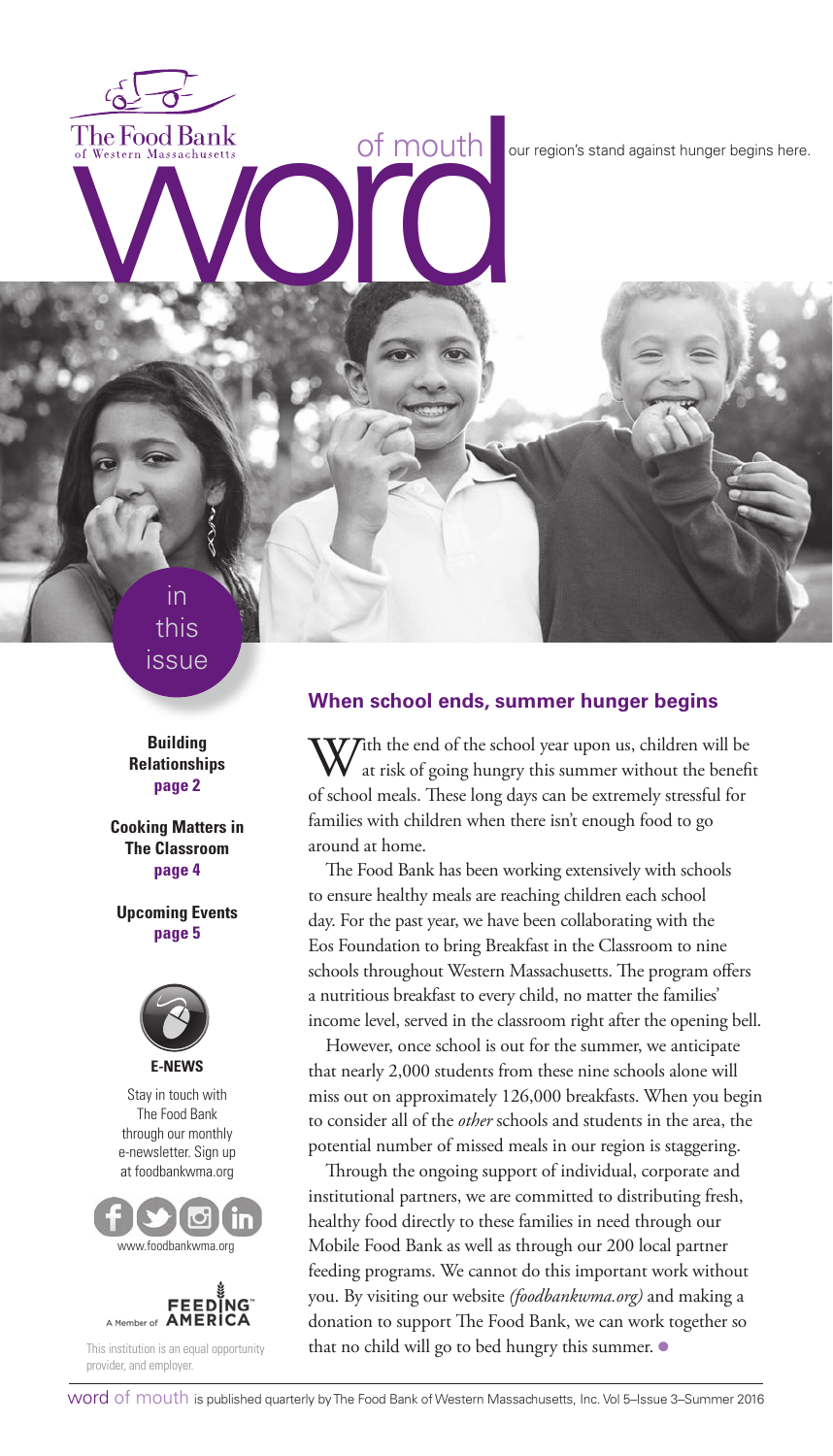

Andrew Morehouse

Executive Director

Dear Friends,

Success in life — no matter how you define it — depends on strong relationships whether they are with family, friends, professional colleagues, pastors, counselors, or social services through government and/or nonprofit organizations like The Food Bank. Usually, it's all of the above. No one in

*"We know that we will only solve hunger to the extent that we continue to broaden our community partnerships. We intend to do just this and we invite you to deepen your involvement with The Food Bank."*

society succeeds exclusively on their own merits. We all rely on others to varying degrees. We all strive for opportunities to get ahead, for a fair shake, some compassion and, at times, a hand up.

We too, at The Food Bank, succeed because our thousands of food and funds donors equip us to partner with hundreds of local feeding sites — local pantries, meal sites, senior centers, and our Mobile Food Bank in neighborhoods with the highest rates of food insecurity. In this issue, you'll read about our expansion of the Mobile Food Bank. You'll read about new partnerships that we're forging particularly to tackle child hunger and eating healthy both during the summer months when school is out as well during the school year when school meals have the potential of feeding so many more children at risk of hunger.

We will continue to feed people day in and day out for as long as they need it. That said, we know that we will only solve hunger to the extent that we continue to broaden our community partnerships. We intend to do just this and we invite you to deepen your involvement with The Food Bank. A great way to do this is by attending our Breakfast at The Bank — the first Thursday of every month at our facility in Hatfield from 8:30 – 9:30 a.m. Seeing is believing the magnitude of our challenge and impact. Believing is critical so that, together, we may get closer to realizing our vision of a Western Massachusetts where no one goes hungry and everyone has access to nutritious food. ●

The mission of The Food Bank of Western Massachusetts is to feed our neighbors in need and lead the community to end hunger. Published by The Food Bank of Western Massachusetts, www.foodbankwma.org, info@foodbankwma.org, 413-247-9738 Executive Director, Andrew Morehouse • Word of Mouth Editor, Chris Wojcik

The Food Bank is committed to promoting cultural diversity through its board, staff, volunteers, and member agencies. This Institution is an equal opportunity provider. To file a complaint of discrimination write USDA, Director, Office of Civil Rights, Washington, DC 20250-9410.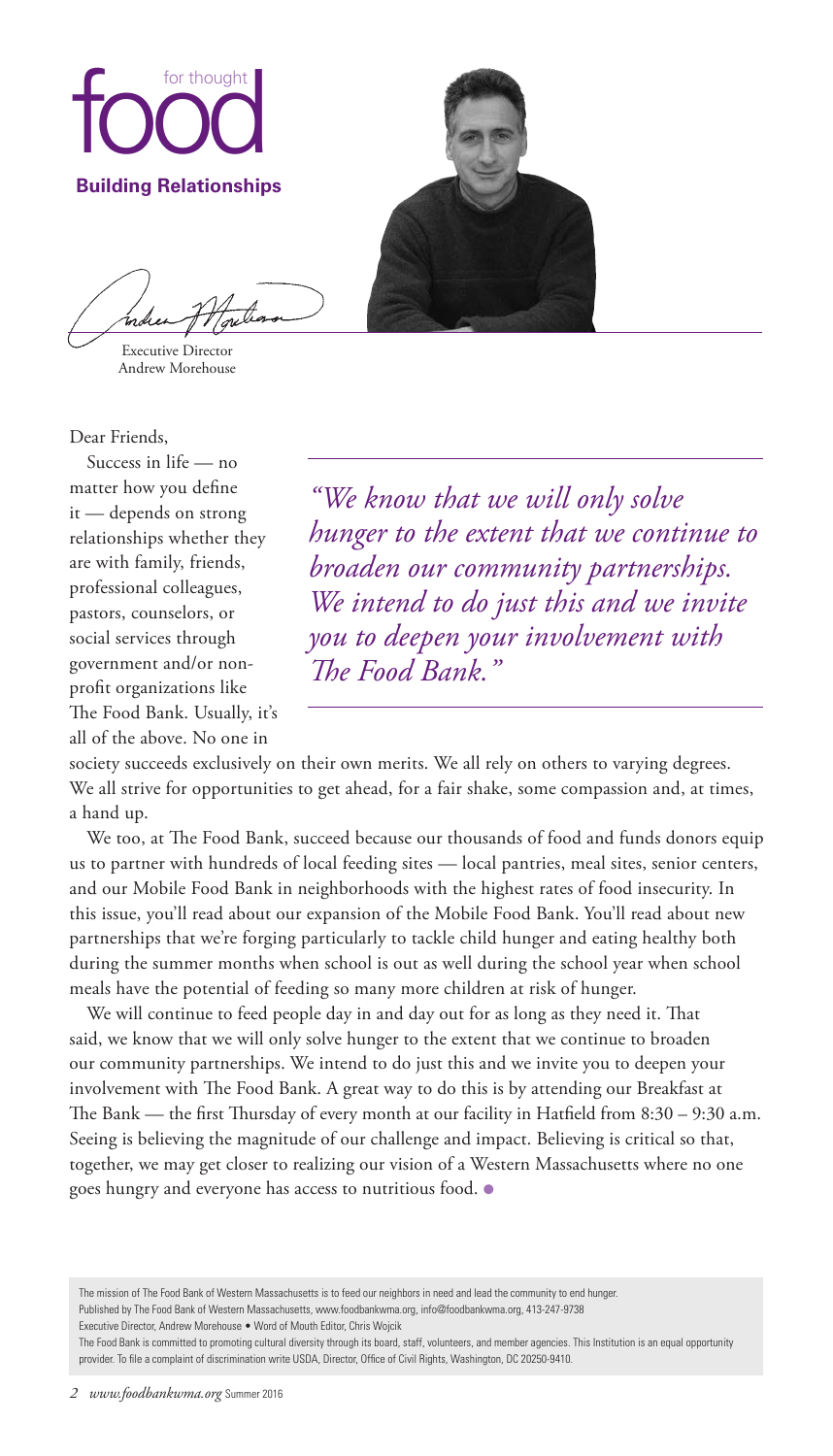# A Recipe to End Hunger

It takes many ingredients to contribute to our recipe to end<br>hunger. From the work of our staff and volunteers, to the hunger. From the work of our staff and volunteers, to the support of our donors and community partners, it truly takes a collaborative effort to feed our region's neighbors in need.

On Friday evening, April 29, all of these ingredients came together at The Naismith Memorial Basketball Hall of Fame in Springfield to cook up a very special Recipe to End Hunger. Some of the area's top restaurants, food vendors, beer brewers, and wine distributors united to support this special 1950s-themed event, raising more than \$50,000 for The Food Bank.

"It's a celebration of the community, because we rely on the community," explains Andrew Morehouse, Executive Director at The Food Bank of Western Massachusetts. "We count on the community to help support our mission to feed our neighbors in need and lead the community to end hunger. And we thank everyone for all of the support we've received to make this special event such a great success." ●











*3 www.foodbankwma.org* Summer 2016

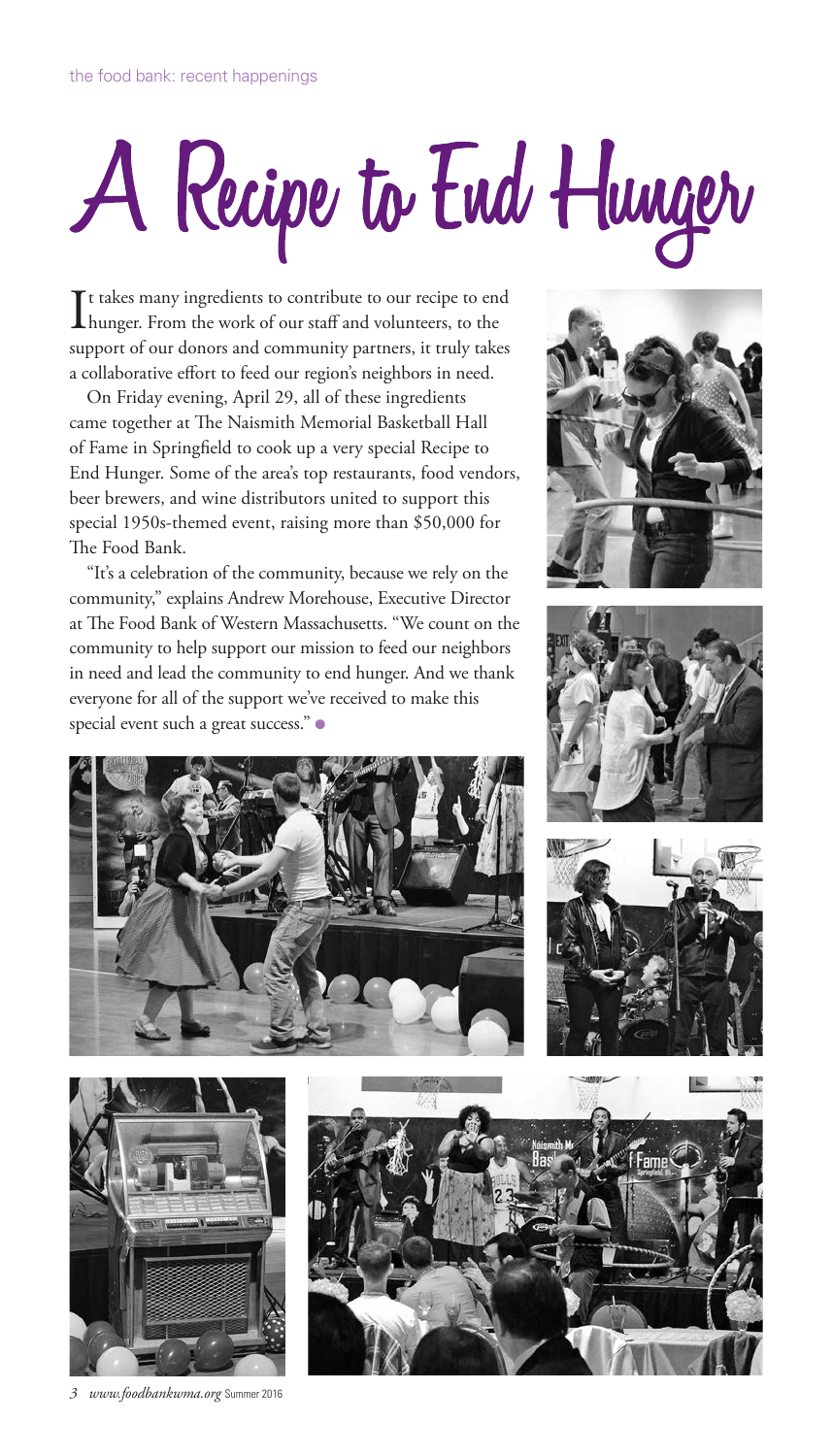# **Greenfield 4th graders learn that Cooking Matters**

The cafeteria at Newton<br>Elementary School in Greenfield was specially decorated on March 31 as students prepared for an exciting after-school event. Fourth graders smiled and talked as they cooked shepherd's pie and mixed up ranch dressing from scratch to top their fresh salad. On this day, they were preparing a meal for their families to celebrate their graduation from Cooking Matters in The Classroom.

For six weeks, The Food Bank's Education and Nutrition teams worked



*The Food Bank's Education Coordinator, Molly Sauvain, works with fourth grade students at Newton Elementary School to prepare a special meal for their families.* 

together to lead the hands-on lessons designed to teach fundamental cooking skills to children at the school. These new skills empowered the young students to prepare healthy meals using nutritious foods. The Cooking Matters program is based on a curriculum created by Share Our Strength, a national anti-hunger organization.

"Cooking Matters gets them excited about food," explains The Food Bank's Education Coordinator, Molly Sauvain. "If you're not getting that at home, it is great to get it at school. Not only are they now thinking about healthy food, but they also have the skills to prepare it."

Research has shown that poor dietary habits during childhood have long-lasting effects on physical and mental health — both of which contribute to poor academic performance. However, when youth are involved in preparing food, they are more likely to eat nutrientdense foods, including fruits, vegetables and whole grains.

Each two-hour class begins with a fun group activity designed to get students thinking about food. A nutrition lesson follows, focusing on the importance of healthy eating. Then students split into two groups to prepare, taste and discuss different recipes.

"My favorite part has been the whole thing basically," said one student. "I really like cutting up fruits and vegetables and learning to eat healthier."

The benefits of Cooking Matters extend beyond the kitchen and into the classroom. "We've been learning fractions in class and they have automatically been making connections with cooking," said their teacher Jami Witherell. "It's a very interactive program. Getting a fraction wrong when you're cooking resonates more than getting an answer wrong in class."

As mothers and fathers enjoyed the delicious meal prepared for them, they were thankful that their children were graduating from the program but wished that it didn't have to end.

"That they are making a meal for their families is important because of the independence of it all," said Newton School principal Melodie Goodwin. "This program really brings it all together. It's all right here on the table."

The Food Bank will continue to provide the program at more schools, and for different age groups, throughout the year. ●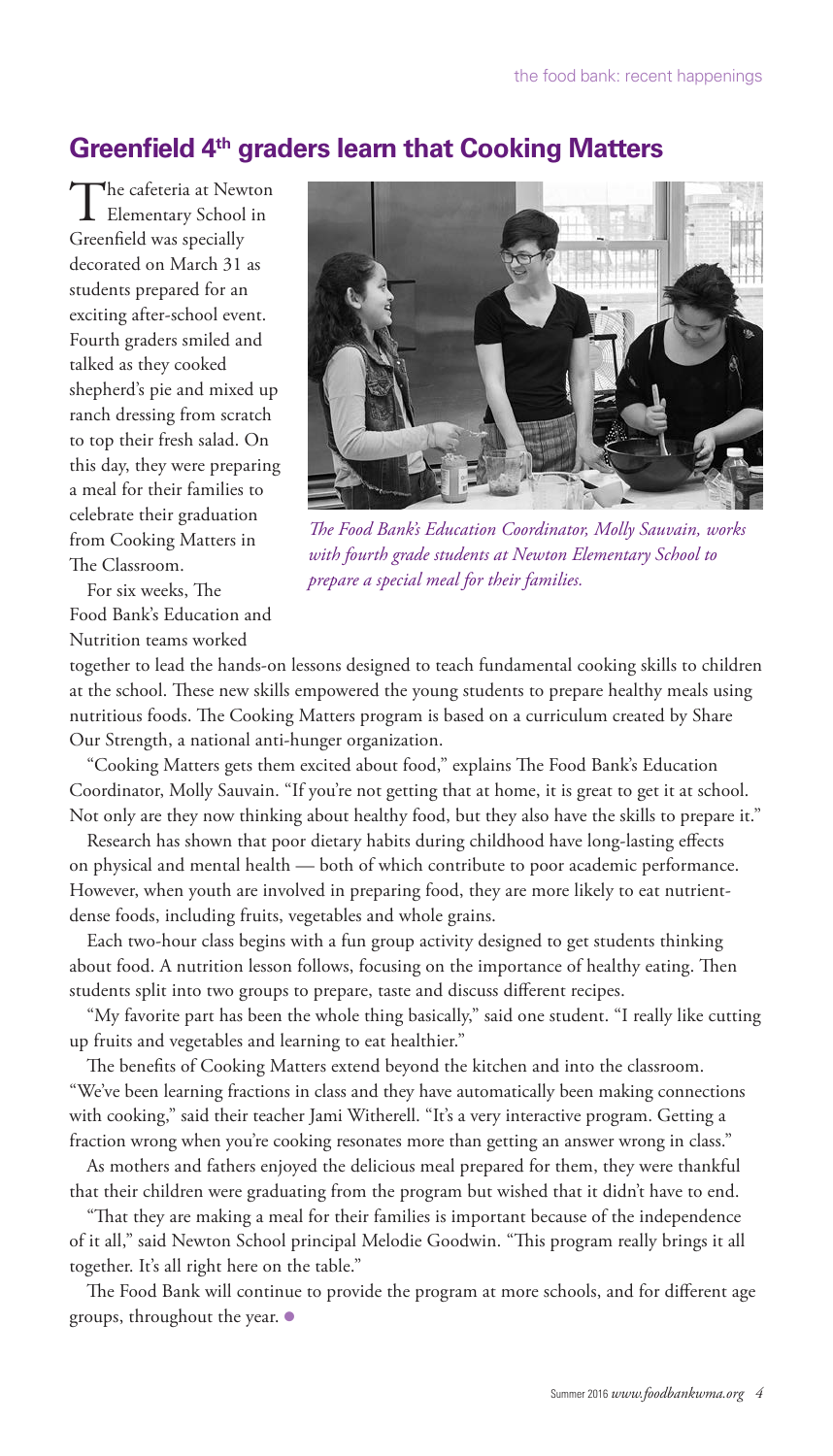

**WB4F returns on Sun., Sept. 25, 2016 The Lion's Club Pavilion in Hatfield, MA**

## **Form a team with at least four people:**

- friends
- family
- co-workers
- businesses
- community organizations
- church groups
- schools
- 

#### **Four routes. One destination. A community without hunger.**

On Sept. 25, hundreds of riders, volunteers, and generous donors will join together to pedal towards a hunger-free community at The Food Bank's 6th annual Will Bike 4 Food cycling event.

Registration is already open for our exciting ride to end hunger in Western Massachusetts. With more than 100 riders already registered, this year's event is shaping up to be our biggest ride yet.

You can choose to ride one of four different routes through the scenic Pioneer Valley — 10, 25, 50, or 100 miles. So, there's sure to be a ride that's just right for everyone, regardless of your experience level.

We have a lot of exciting things planned for the entire family, including a chicken barbecue by Smithsonian Cafe and Chowder House, fun games, music and entertainment all day long. All proceeds from the event will benefit The Food Bank.

For more information about Will Bike 4 Food, and to register, visit *www.willbike4food.org*. ●

#### **Everyone is invited to join us for Breakfast at The Bank**

The Food Bank invites everyone to a new and unique opportunity to learn about the impact that hunger has on our community and what we're doing to prevent it.

Join us for an engaging and informative hour, where you'll get a tour of our warehouse in Hatfield. A light breakfast will be provided and open conversation will be encouraged.

Breakfast at The Bank is held on the first Thursday of every month, beginning at 8:30 a.m. The free event is open to everyone 18 and over. Space is limited, so reservations are required by calling 413-247-9738, or online at *foodbankwma.org/get-involved/breakfast-at-the-bank*. ●